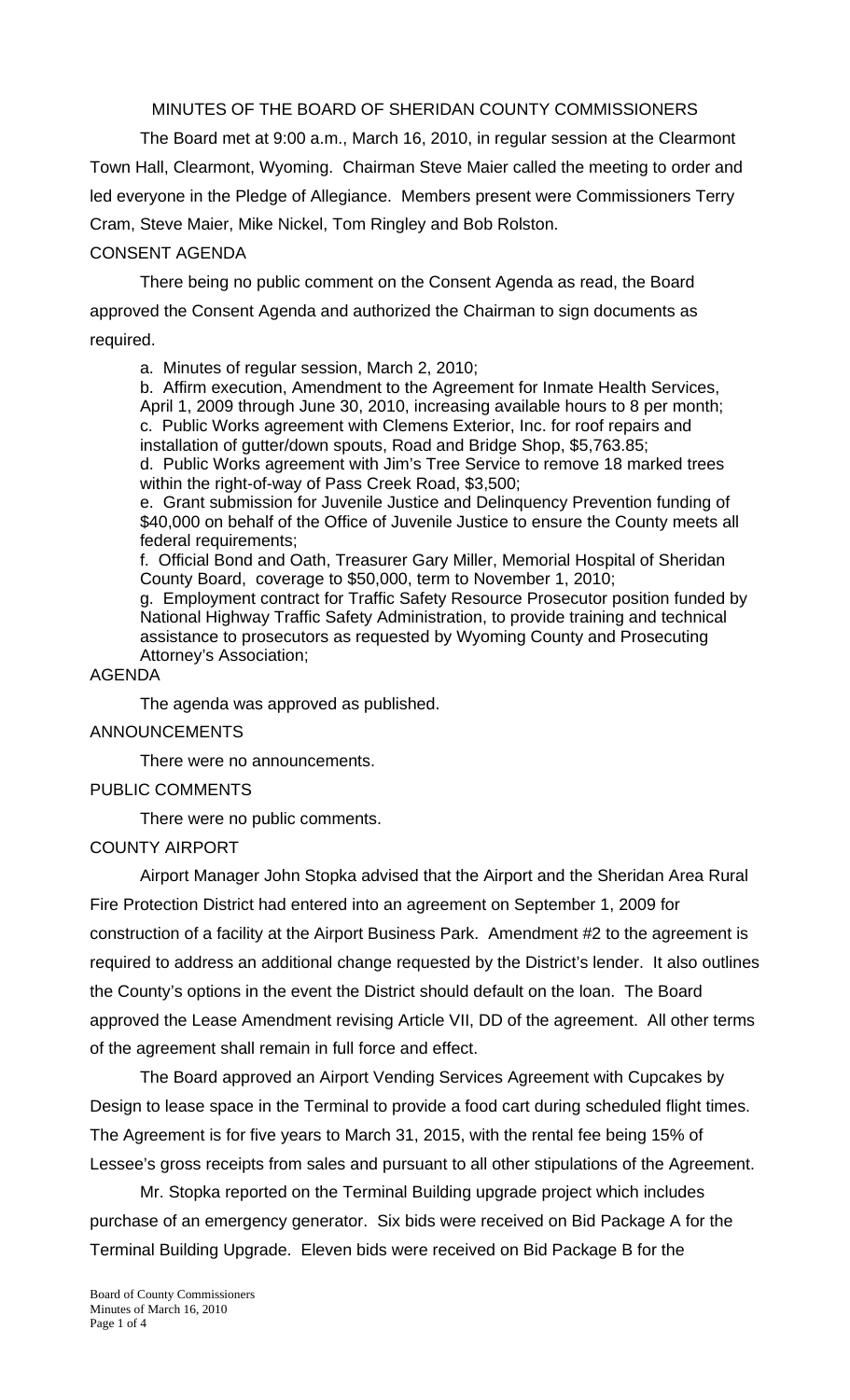emergency generator. Mr. Stopka recommended the project be awarded to the low bids which fall below the engineering estimates. The Board awarded Bid Package A to Fry Construction, in the amount of \$167,600; and Bid Package B with Alternate 1 to Advance Electric, in the amount of \$56,750, and authorized the chairman to sign all associated documents with this project.

Mr. Stopka said the surface of Runway A, its connectors, and the taxi lane leading into the Business Park require crack sealing. He said these pavements would be sealcoated and re-striped. The Board approved Resolution 10-03-006, authorizing the Chairman to submit a Request for State Airport Aid, in the amount of \$91,200, with the County match budgeted at \$22,800, for a total estimated project of \$114,000.

# DRAKE SETBACK VARIANCE; V-10-001; 235 JOHNSON STREET, BIG HORN

Chairman Maier opened a public hearing at 9:14 a.m. to receive comment on this request to waive the residential five-foot side setback requirement. Land Development Coordinator Robin DeBolt reported that John Drake owns property zoned Commercial-2, upon which a commercial building and a residential structure sits. Ms. DeBolt outlined the legal history of the property since 1993 pertaining to the use of the residential structure situated behind the commercial building. The southern foundation sits approximately two feet from the property line. Vincent P. Schutte, Kinnaird Law Office, representing Mr. Drake, spoke to the reasons for allowing the residential structure to be used as a residence in the Commercial-2 zone, saying that the District Court's adjudicated ruling falls flat in this case as it resists a property owner from requesting a change to his property in the future. Dennis M. Kirven representing Christy Love, the landowner to the south who was in attendance, spoke to the reasons to deny the variance saying that the conditional variance granted in 1993 was contrary to law and that the District Court's Order reversing the variance was correct. He said the Board had no authority to overturn the District Court's Order in 1993 as there has been no change in circumstances or conditions. Ms. DeBolt read a list of accepted uses for the Commercial-2 zone. The public hearing was closed at 9:33 a.m.

Roll call of the Board's vote reflected the following comments. Commissioner Cram voted nay, stating the District Court in 1993 found the grant of the original conditional variance was improper and the variance request presented today still does not comply with the rules.

Commissioner Nickel voted nay, saying the past Board had denied the request and the facts have not changed since the 1993 decision. There is no need to grant the variance at this time.

Commissioner Rolston voted nay, stating that it is an unauthorized use, and there is no need to grant a variance when the facts are the same as in 1993 when the variance was originally denied.

Board of County Commissioners Minutes of March 16, 2010 Page 2 of 4 Commissioner Ringley voted nay, saying that since there has been no change in the facts of the case since the 1993 District Court decision there is no need to grant the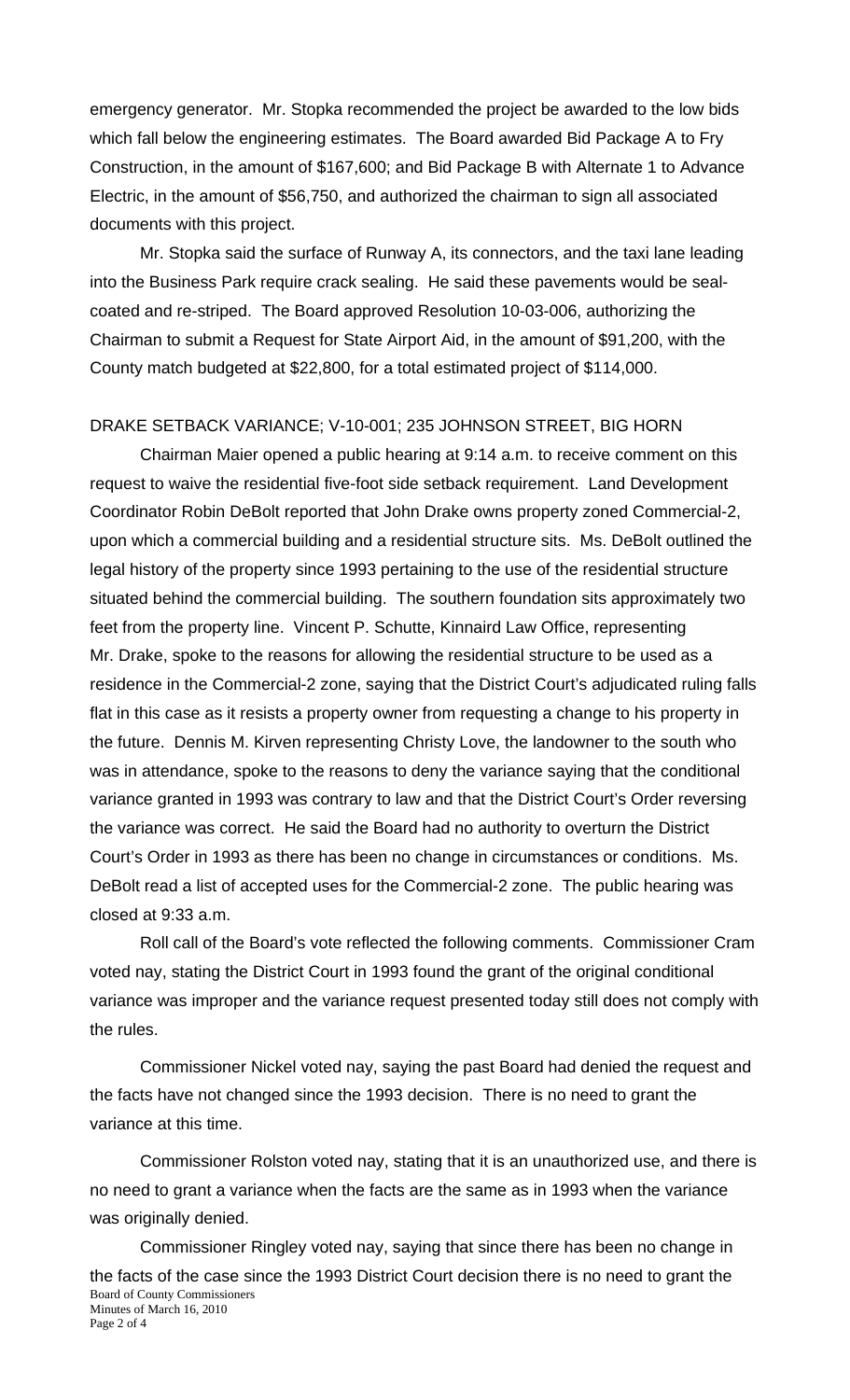variance today. If the Applicant was unhappy with the outcome in 1993 he had the option of appealing the District Court decision to the Wyoming Supreme Court.

Commissioner Maier voted nay saying it is an unauthorized use and there is no need to grant a variance since the facts are the same as in 1993.

The request was denied for lack of a positive vote. Chairman Maier said the Board would issue Findings of Fact, Conclusions of Law which would be mailed to Mr. Drake.

### DUST SUPPRESSION

County Engineer Ken Muller thanked the Commissioners for working with other counties to increase the 2009 grant funding under the Congestion Mitigation-Air Quality program for dust suppression on county roads. He said the 2010 allocation would again be \$300,000. The Board approved amendment 1 to the CMAQ Agreement with WYDOT, accepting the additional \$150,000 for the 2009 Fiscal Year allocation, with the County match at \$37,500. Mr. Muller said funds would be used on Upper Cat Creek Road. Any remaining funds would be used for Ulm road.

# FULMER PUBLIC LIBRARY

Administrative Director Renee Obermueller advised that retrofit of the HVAC systems at the Fulmer Library could now move forward. She said the County had budgeted \$150,000 for this project, but has since received \$50,000 in stimulus funds, and \$165,000 under the second round of stimulus funding. She said the contractor has agreed to honor a six-month old quote for this work. The Board authorized the chairman to sign the contract with Powder River Heating and Air Conditioning, in the amount of \$265,030.

### WEST BRUNDAGE LANE

 Mr. Muller reported that eight bids were opened for the reconstruction project's Phase III work which runs from the Airport Terminal to Airport Road. He said that the best value would be to pave with concrete rather than asphalt. Mr. Muller clarified that the County would also have a small portion of work in Phase IV, but that work cannot move forward until the City's Phase V portion is completed due to the storm sewer. He said the design is done. Mr. Muller said a small detention pond would be sited at the intersection of West Brundage Lane and Airport Road to assist with drainage issues until the storm sewer is installed. The Board approved award of the Base Bid and bid alternate 1 to Fletcher Construction Company, in the amount of \$585,748.

 Related to Phase III of this project, Mr. Muller advised that an amendment was needed to the current contract with Vista West Engineering to provide additional lighting design and contract administration services. The Board approved Amendment #8 to the Engineering Agreement with Vista West, in the amount of \$16,975 for lighting and \$76,840 for contract administration, totaling \$93,815.